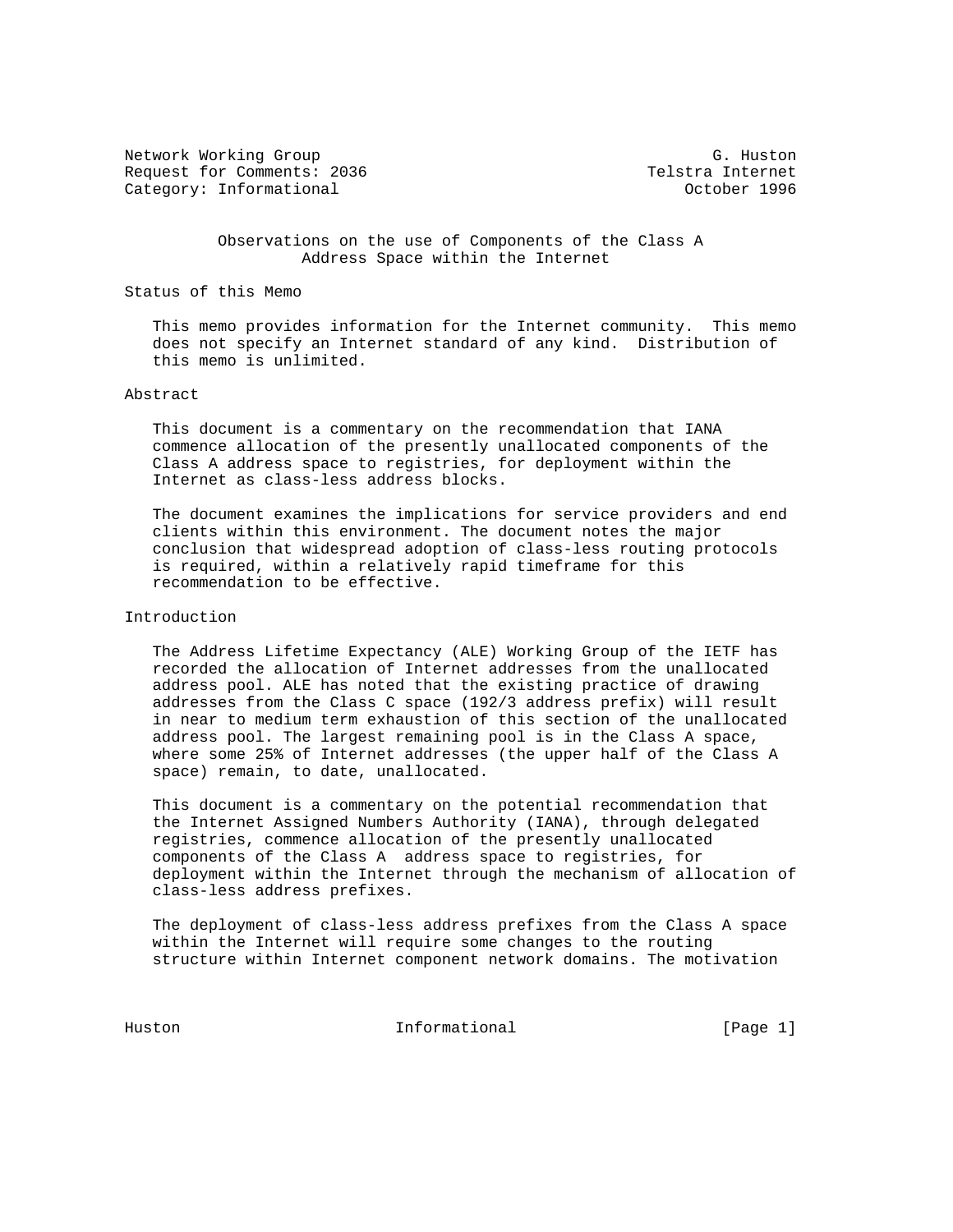for, and nature of, such changes as they effect network domains and network service providers are outlined in this document.

Current Practice with Address Allocations

 To date the allocation of class-less network prefixed address blocks has followed a conservative practice of using address allocations which are compatible superblocks of Class C addresses, while the allocation of addresses within the space of Class A and Class B networks has continued to be aligned with the class-based prefix structure.

 Within this address allocation environment for non-transit network domains there is accordingly the option to continue to use address deployment strategies which involve fixed subnet address structures within contiguous areas, and use Class-full interior routing protocols. In the situation where variable length subnet masks or disconnected subnets are deployed within the network domain's routing structure, interior routing protocols which use subnet-based routing of Class-full networks can still be successfully deployed and the end network has the option of using an explicit or implicit sink subnet default route. Where such non-transit network domains are connected to the Internet infrastructure the boundary exchange between the non-transit network and the network service provider (this term is used as a synonym for a transit network domain, which provides a traffic transit service to other non-transit and peer transit network domains) is either a class-full advertisement of routes, or an aggregated address advertisement where the aggregate is a superblock of the deployed component class-full networks. At the boundary points of the non-transit network it is a requirement that the non-transit network's subnet default route (if used explicitly) not be directed to the network service provider's domain, to avoid a routing loop at the domain boundary point.

 For network service providers the interior routing protocol can use either aggregated routing or explicit class-full routing within this environment. At the network service provider's boundary peering points the strongly recommended practice is to advertise aggregated routes to transit peers, which in turn may be further aggregated across the Internet, within the parameters of permissible policies.

Huston **Informational Informational** [Page 2]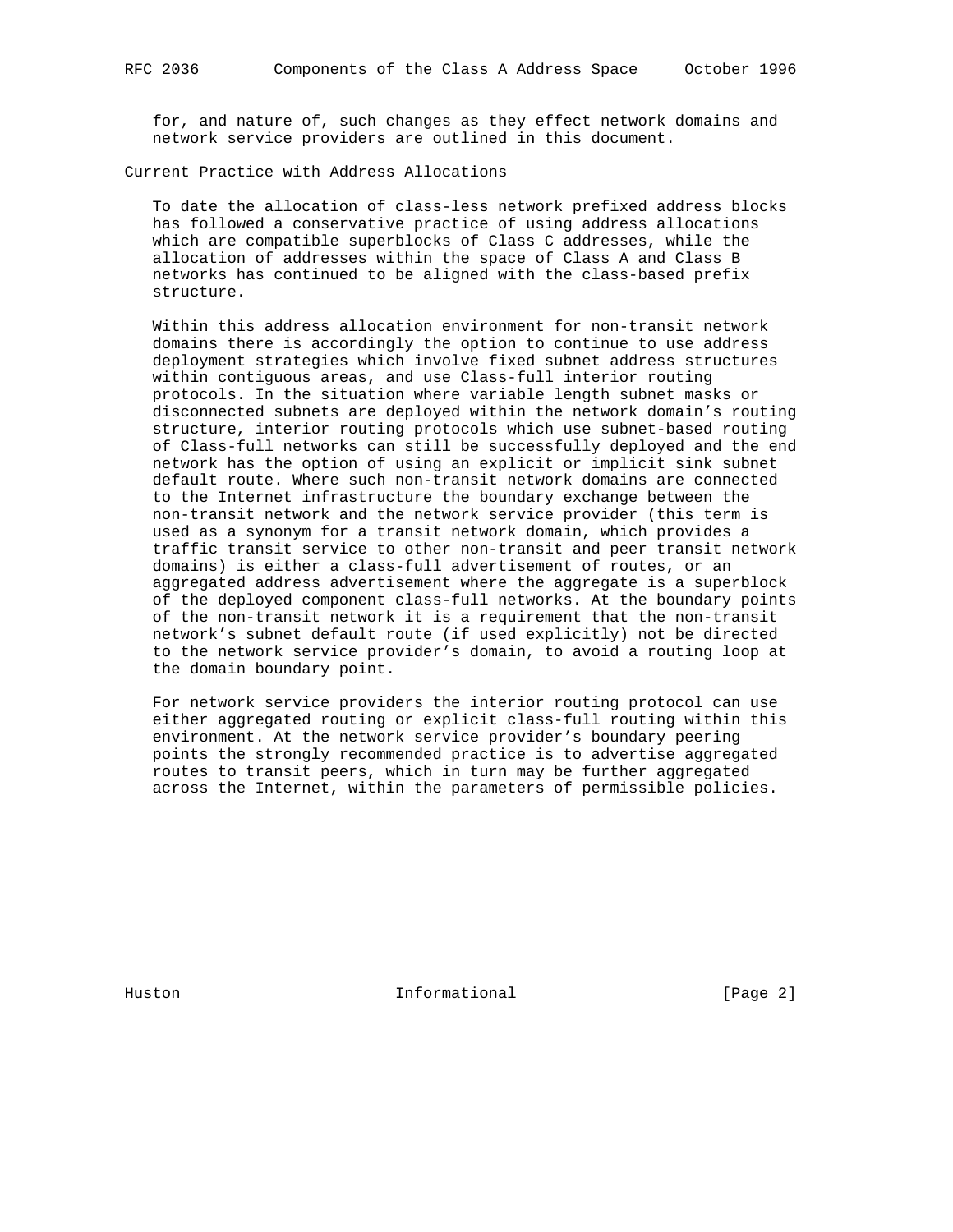Implications of Address Allocation from the Class A space

Network Service Providers Must Use Class-less Routing

 For network service providers within the deployed Internet the implications from this recommendation to deploy prefixes from the Class A address space add more pressure to the requirement to uniformly deploy class-less routing protocols. While this is already a mandatory requirement for any domain which operates without a default route (ie. the provider carries full Internet routing and effectively calculates default), other providers currently can use an imported default route and operate within a class-full routing configuration. This mode of operation is sub-optimal, in so far as the task of aggregating routes falls on peer network service providers performing proxy aggregation of contiguous class-full address blocks.

 In deploying components of the Class A the use of proxy aggregation is no longer sufficient. Where a domain sees a default route and a subnet of a Class A route the routing structure, in a class-full configuration, may not necessarily follow the default route to reach other parts of the Class A network not covered by the advertised Class A subnet route.

 Accordingly for Network Service Providers operating within the Internet domain the deployment of components of the Class A space entails a requirement to deploy class-less routing protocols, even in the presence of a default route. It is noted that this absolute requirement is not the case at present.

Consideration of Non-Transit Network Configurations

 For disconnected network environments, where the network domain is operated with no links to any peer networking domain, such networks can continue to use class-full interior routing protocols with subnet support. Allocation of addresses using prefix blocks from the Class A space within such environments is possible without adding any additional routing or address deployment restrictions on the network domain.

Huston **Informational Informational** [Page 3]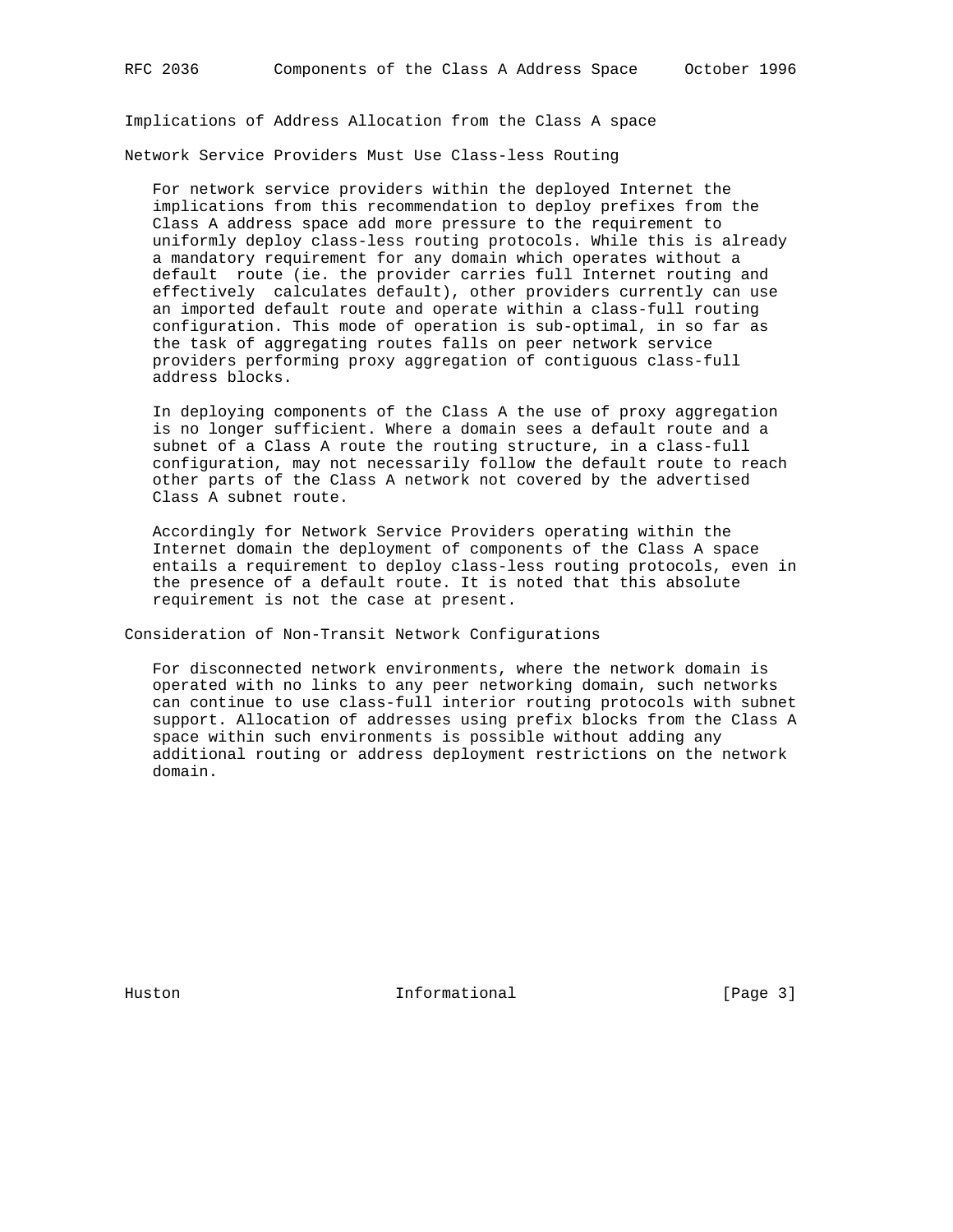For non-transit network domains which are connected to one or more peer network domains the situation does involve consideration of additional factors. The observation which is made in the context of this consideration is that there are at present relatively few non transit networks operating a fully class-less interior routing protocol, as there has been no absolute requirement for this functionality when using single class-full network addresses, or when using block prefixed address allocations which are clusters of class full network addresses.

 For non-transit network domains which support external peer connections to a network service provider, deployment of a component of the Class A space would be supportable using a fully class-less interior routing protocol.

 In this case there is an additional constraint placed on the external connection such that the non-transit domain either agrees that the network service will undertake proxy aggregation of the advertised class-less address components, or the network domain is configured to advertise to the provider an aggregate route. In both cases the aggregate route must be either the allocated address block, or a fully contained sub-block. Advertising aggregatable address blocks without proxy aggregation permission, or advertising multiple sub blocks of the registry allocated address block is considered overly deleterious to the provider's internetworking environment due to considerations of consequent growth in routing table size.

 If the externally connected non-transit network domain uses class full interior routing protocols then deployment of Class A address space prefixes implies that the domain must configure the Class A subnet default route along the same path as the default route to the network service provider (which is noted to be the exact opposite of the necessary routing configuration for those address prefixes which are either aligned to class-full address boundaries or are super blocks of such class-full address blocks). The network service provider may also receive leaked explicit subnet reachability information in such a routing configuration, potentially placing the responsibility for advertising the correct aggregate address block with the network service provider as a case of proxied aggregation.

 Within this configuration model, even when explicit subnet default routing is deployed, there is the risk of unintentional traffic leakage and routing loops. If the network service provider is undertaking proxy aggregation using the registry allocated address block then traffic originating within the non-transit domain which is (mis)directed to non-deployed components of the address block will loop at the interface between the network domain and the provider. If the network service provider is configured to explicitly route only

Huston Informational [Page 4]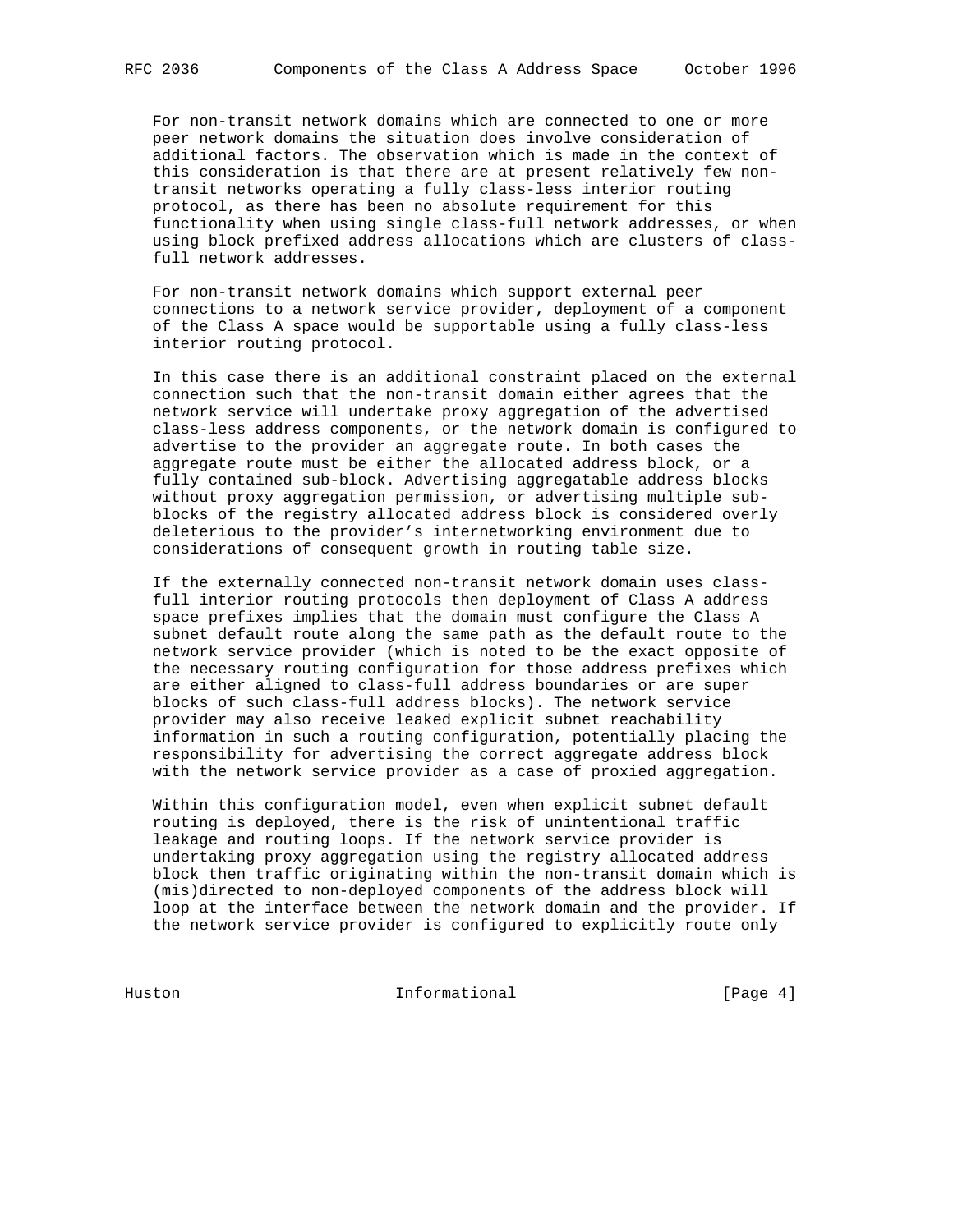those address components which are also explicitly routed within the non-transit domain, such (mis)directed traffic will be passed through the internetworking environment along the default route until a default-less routing point is encountered, where it can then be discarded. The outcome of this consideration is that the non-transit network domain should explicitly configure sink subnet routes for all non-deployed components of the allocated address block, and conservative operational practice would be to configure the proxy aggregation undertaken by the network service provider to aggregate according to the registry allocated address block.

 There is an additional constraint placed on the non-transit network domain using class-full interior routing protocols, such that the domain has no other exterior peer connections to other network domains which deploy class-full routing interior routing protocols.

 There is the further constraint placed on the of use of interior class-full routing protocols within a non-transit network domain. In the case where the non-transit network domain has multiple exterior connections to Network Service Providers (ie the network domain is multiply homed within a number of network providers) there is the possibility that each provider may wish to announce components of the same Class A parent. Accordingly the network domain must use a class less interior routing protocol in the case where the network domain is multiply homed within network service providers.

 There are also additional constraints placed on the non-transit network domain where the network has exterior connections to other peer networks. Even in the case where the network domain uses a class-less interior routing protocol, there is the additional consideration that this requirement for use of a class-less routing domain is transitive to other connected network domains. An second network domain, externally connected to the class-less domain routing part of the Class A space, will interpret the boundary reachability advertisement as a complete Class A network advertisement, if using class-full routing. Even if both network domains are connected to the same network provider the provider's default routing advertisement default to the class-full domain will be overridden by the assumed class A advertisement through the domain-to-domain connection, leading to unintended traffic diversion. The diversion occurs in this case as the traffic directed to parts of the Class A network which are not deployed within the first domain will transit the first domain before entering the network service provider's domain.

 It is also possible to have configurations with unintended routing holes. An example of such a configuration is two stub clients of different network service providers, both using class-less interior routing (X and Y), both directly connected to a third network domain

Huston Informational [Page 5]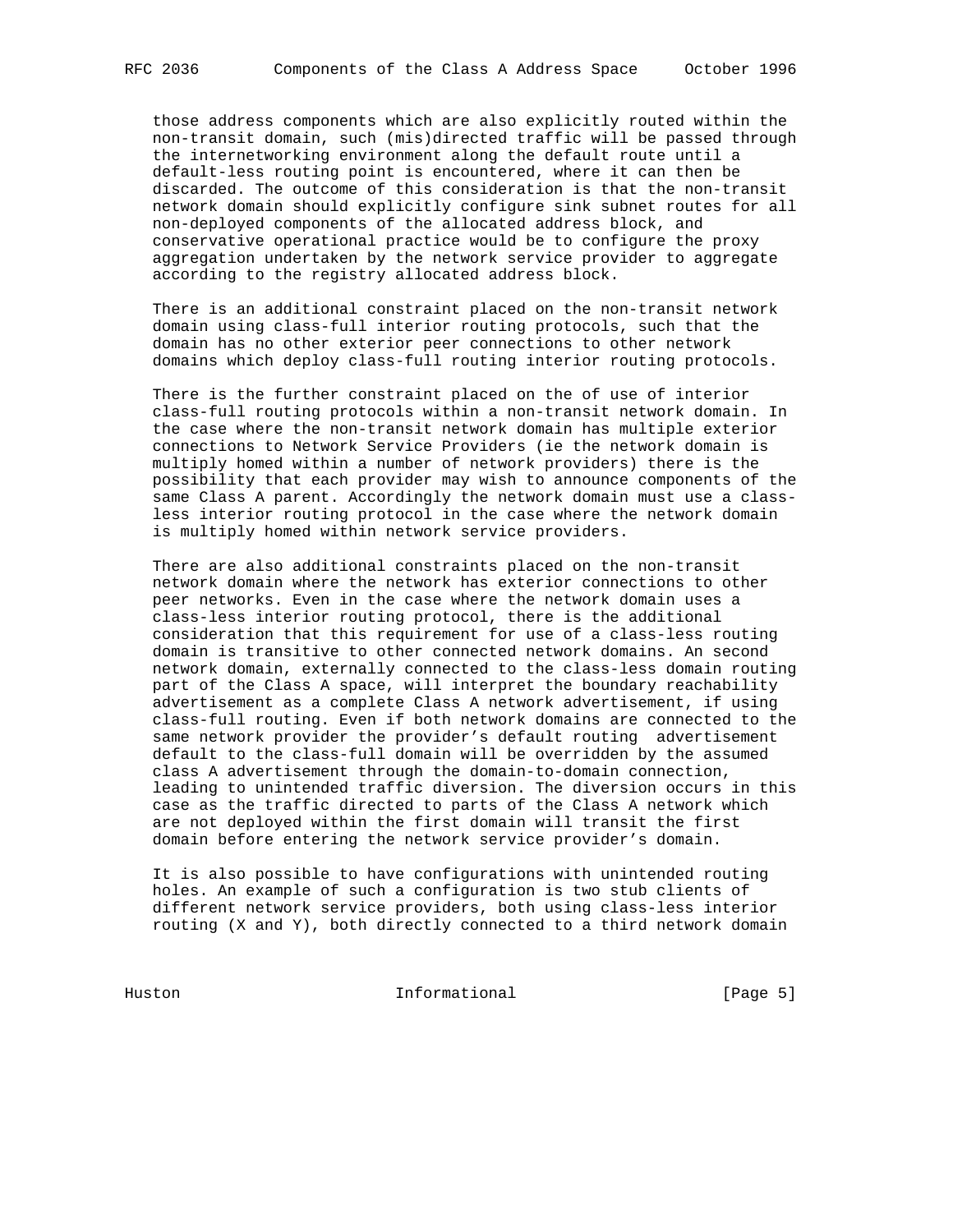(Z), which uses class-full interior routing, which is configured as a transit between X and Y. X's advertisement of a component of a Class A to Z will be assumed by Z to be a complete Class A network, and as such will be advertised to Y, overriding Y's default route received from the network service provider. Y will pass all Class A addressed traffic to Z, who will in turn pass it to X. As X is configured as a non-transit stub network X must discard all non-locally addressed traffic.

 Thus reasonable operational practice would be to ensure that if a network domain deploys a component of the Class A address space, the network domain is configured to use class-less interior routing protocols, and the network has a single exterior connection to a class-less network provider domain, with the boundary configured as a class-less routing exchange. Multiply homed network domains do infer a common requirement of class-less routing exchanges and interior class-less routing protocols across all peer connected network domains.

 It is possible to propose that multi homed network domains should probably not get subnets of a class A for these reasons, although with an increasing diversity of network service providers instances of multi-homed network domains may become more prevalent, and the requirement to transition to an interior class-less routing structure as a consequence of moving to a multi-homed configuration may not be explicitly apparent to all network domains.

Potential Guidelines for Allocation of an Address Prefix from the Class A Address Space

 To summarise the possible guidelines for allocation from the Class A space, such addresses should only be assigned to network domains which:

 - have no exterior connection (in which case the domain can use either class-full or class-less interior routing protocols without further implication),

or

 - are a component of a private internet domain which uses class-full routing exchanges and no other part of the same Class A is assigned into the domain (this is probably an unlikely scenario given a probable direction to use the Class A space as the major resource for the unallocated pool of addresses for allocation),

Huston **Informational Informational** [Page 6]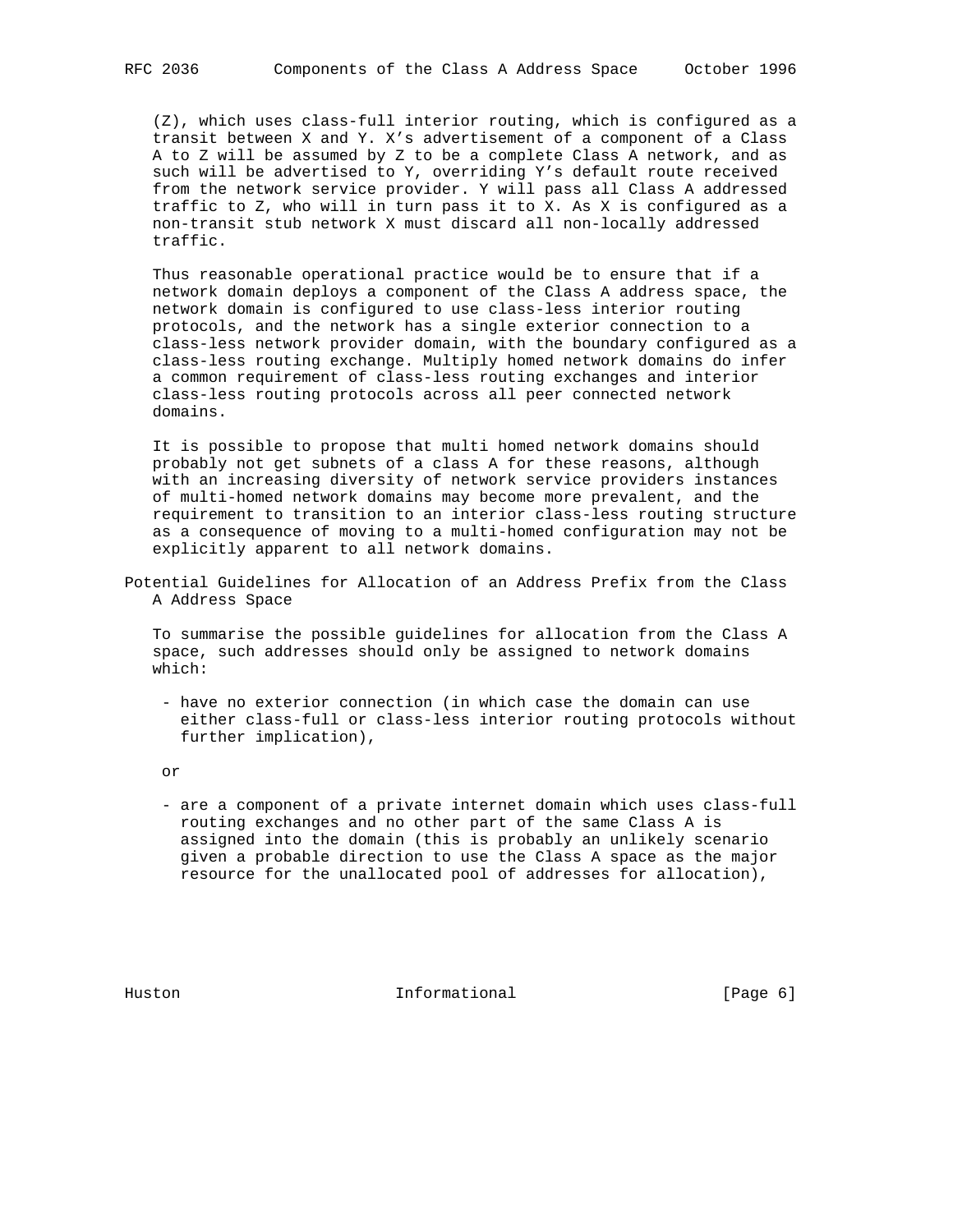or

 - have a single default exterior connection to a class-less routing domain, use class-full routing protocols and explicitly direct a subnet default route to the exterior connection,

or

 - use class-less interior routing protocols and connect only to other network domains which also use class-less interior routing protocols.

 It is a reasonable objective to nominate a transition objective to the final configuration (uniform use of class-less routing domains within the Internet) which would enable deployment of components of the Class A space uniformly across the Internet.

Related Potential Activities

 Given the pressures on the remaining Class C address space in the unallocated address pool, it is noted that there would be widespread deployment of components of the remaining Class A space in class-less allocation guidelines. There is a consequent requirement for widespread deployment of class-less interior routing protocols in order to ensure continued correct operation of the routed Internet. This is a more significant transition than that deployed to date with the network service providers' deployment of Class-less Inter-Domain Routing (CIDR) protocols, in that there is a necessary transition to deploy Class-less Interior Routing Protocols (CIRP) within a large number of network domains which are currently configured with class full routing.

 However this would appear to be a necessary task if we wish to continue to utilise a pool of globally unique Internet addresses to allocate to new systems and networks, but one requiring significant effort considering the space of the routing transition required to make this work.

 There are a number of directed activities which can assist in this transition:

- The network registries commence initial class-less allocation from the unallocated Class A space to those entities who either:
	- o operate a CIRP environment, and either have no external connectivity, or are singly homed to a network service provider using a CIDR environment, with no other exterior connections,

Huston **Informational Informational** [Page 7]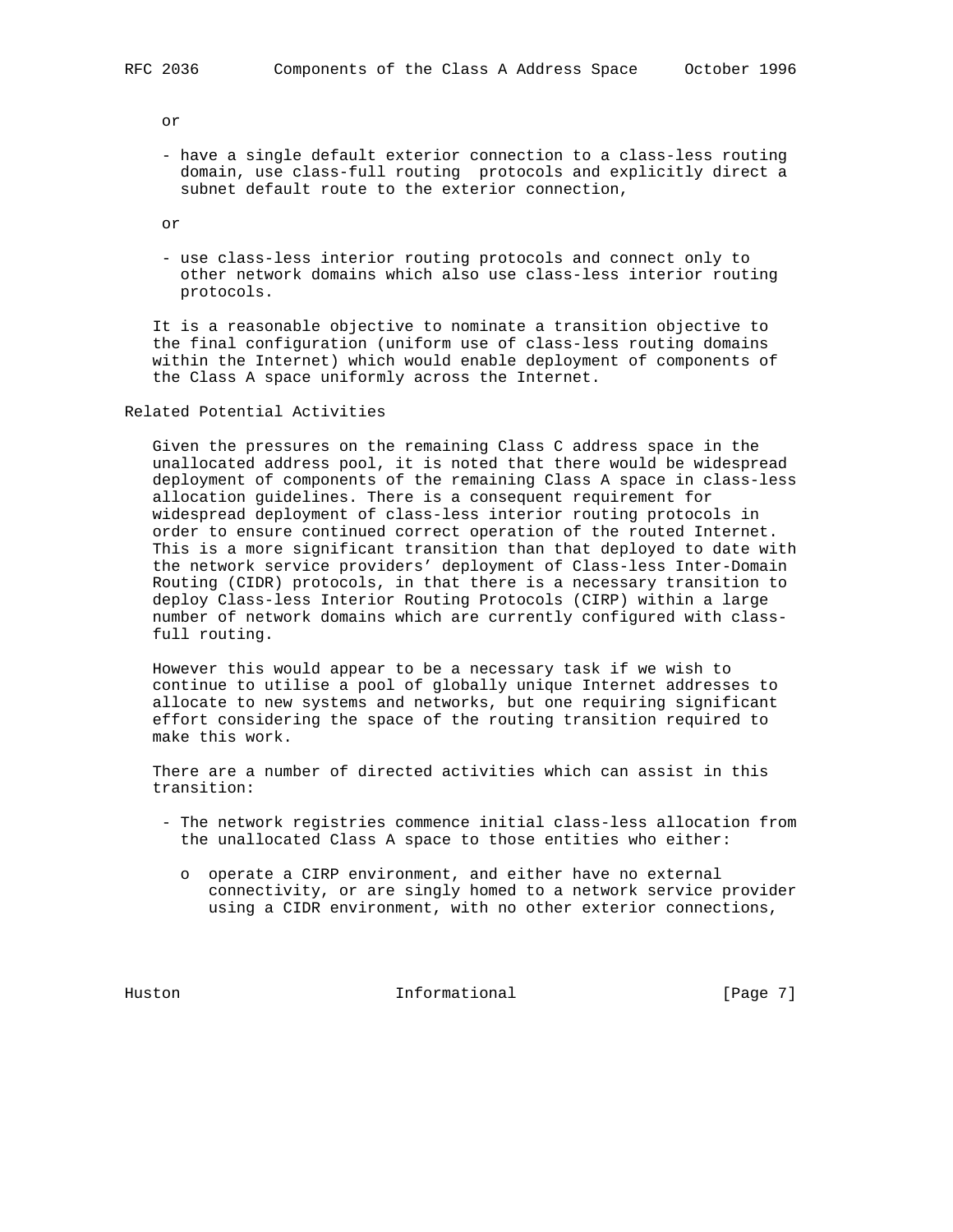or

- o operate a class-full routing protocol, and either have no external connectivity, or are singly homed to a network service provider using a CIDR environment, with no other exterior connections, and are willing to point the subnet default route towards the network service provider.
- In deploying the Class A space there is a requirement within the vendors' product sets to allow explicit configuration of whether the router operates in a class-less or class-full mode, with correct behaviour of the default route in each case. Class-full mode of operation must also allow explicit configuration of subnet default behaviour as to whether to follow the default route, or to operate a subnet default sink.
- There is a similar, but longer term, activity within the host configuration environment to support a mode of address configuration which uses a local network prefix and host address, possibly in addition to the current configuration mode of class full network, subnet and host address
- Internet Service Providers also must support full class-less configurations in both interior routing configurations and interdomain peering routing exchanges, and provide support to client network domains operating a class-less boundary routing exchange configuration and be able to undertake proxy aggregation as permitted.

Security Considerations

 Correct configuration of the routing environment of the Internet is essential to the secure operation of the Internet.

 The potential use of the Class A space raises no additional considerations in this area.

Huston **Informational Informational** [Page 8]